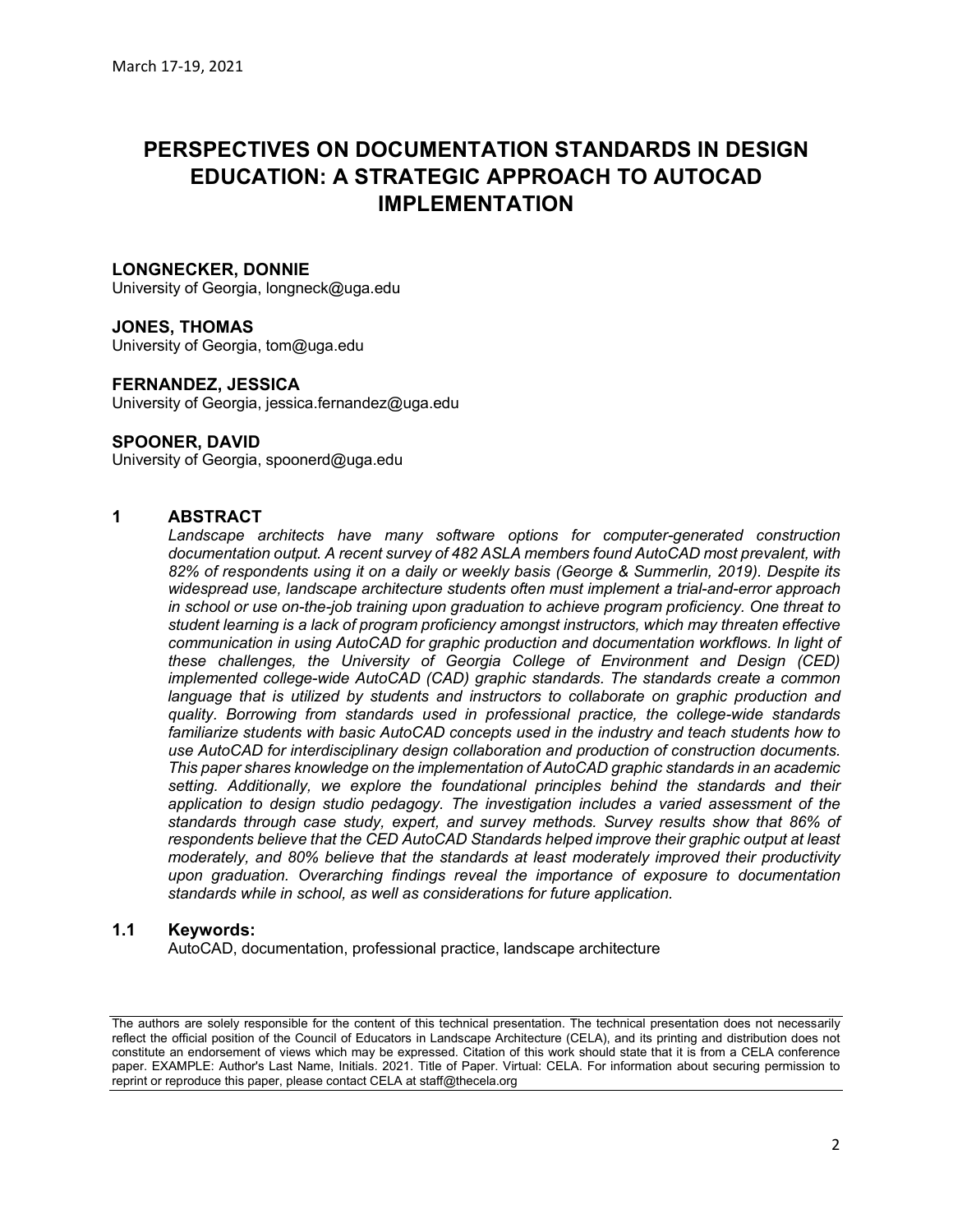## 2 INTRODUCTION

AutoCAD (CAD) is the most commonly used software program for documentation in the landscape architecture industry. However, literature reveals a steep learning curve to obtain proficiency in the program March 17-19, 2021<br> **INTRODUCTION**<br>
AutoCAD (CAD) is the most commonly used software program for documentation in the landscape<br>
architecture industry. However, literature reveals a steep learning curve to obtain proficienc months was projected before the CAD user could develop commercial proficiency (Philak, 1992).

This study explores the adoption, use, and assessment of applying AutoCAD standards in an academic environment at the University of Georgia's College of Environment and Design (CED.) These standards were adopted in the hope of reducing the AutoCAD learning curve, improving quality of graphic output, and preparing students for professional practice.

Development of the CED AutoCAD standards began several decades ago as a graduate thesis which tested two different pedagogical methods. Findings from this thesis were used to develop CAD standards for a large land planning firm and in teaching AutoCAD to landscape architecture students at the University of Georgia.

Over time, college administrators determined a college-wide CAD standard could be an effective pedagogical tool. The CED CAD standard was created with the goal to improve the graphic quality of student work and provide consistency in CAD instruction. It was also hoped that by using the standard students would develop a greater understanding of the collaborative nature of how CAD data is used in landscape architectural practice.

The process of creating a school-wide CAD standard began by evaluating the CAD standards that faculty members had used individually in practice. The National CAD Standard (United States National CAD Standard, n.d.), The National Park Service guidelines for design and construction drawings (National Park Service, n.d.) and a chapter from Landscape Architectural Graphic Standards were also used to develop a more robust framework. The CED CAD standards were implemented in the 2015-2016 academic year. It is a living document which is revised every year based on feedback from instructors and students.

What follows is a highly technical level case study of the software components of the CAD Standard and its applicability in an academic setting. In an attempt to determine the effectiveness of the standard, an informal survey was conducted of Alumni to assess their perceptions of the Standard and its impact on their academic and professional experience. Results from this survey are discussed along with the opinions and experience of faculty experts who have created and used the system both in professional practice and in the classroom at the University of Georgia. Finally, we conclude with a discussion of what implications this study might have for future iterations of the CAD Standard and implications for future research.

## 3 LITERATURE

Problem solving is defined as attempting to reach a goal with an unknown methodology (Wærn 1989). Optimally, the individual is able to represent all of the various options available to them and then assess which options will assist them in reaching the goal (Anderson, 1980, Rassmussen, 1990, Wærn, 1989). The problem space of a computer system such as AutoCAD encompasses all the possible command options for that system (Wærn 1989.) Users of the system face several threats which prevent optimal problem solving. These are previous experience, applicability to the task at hand and the amount of effort required to reach the goal state (Wærn 1989; Wærn 1990; Shaw,1990; Schindler and Schuster, 1990; Briggs,1990).

Top-down training helps address these threats by teaching the system as a set of domain specific tasks which can be used as a problem-solving heuristic (Rassmussen 90, Wærn 90.) Bottom-up training provides the user a set of rules which the individual must determine how to apply to arrive at the goal state (Rassmussen 90, Wærn 90.) Research by Longenecker (1997) tested how well individuals receiving the different training methods performed on a problem-solving activity. Results from this study indicated that bottom-up training produced a significantly higher level of proficiency on the study measures. Individuals who were allowed to experiment with a set of rules appeared to be more adept at applying this knowledge to a new situation. It was hypothesized that the top-down training hindered problem solving activity by providing an incomplete or incorrect heuristic.

Bottom-up training is an effective way to learn if the system's user interface is consistent (Schindler and Schuster 90.) Top-down training is effective when it provides the user with a set of operators to arrive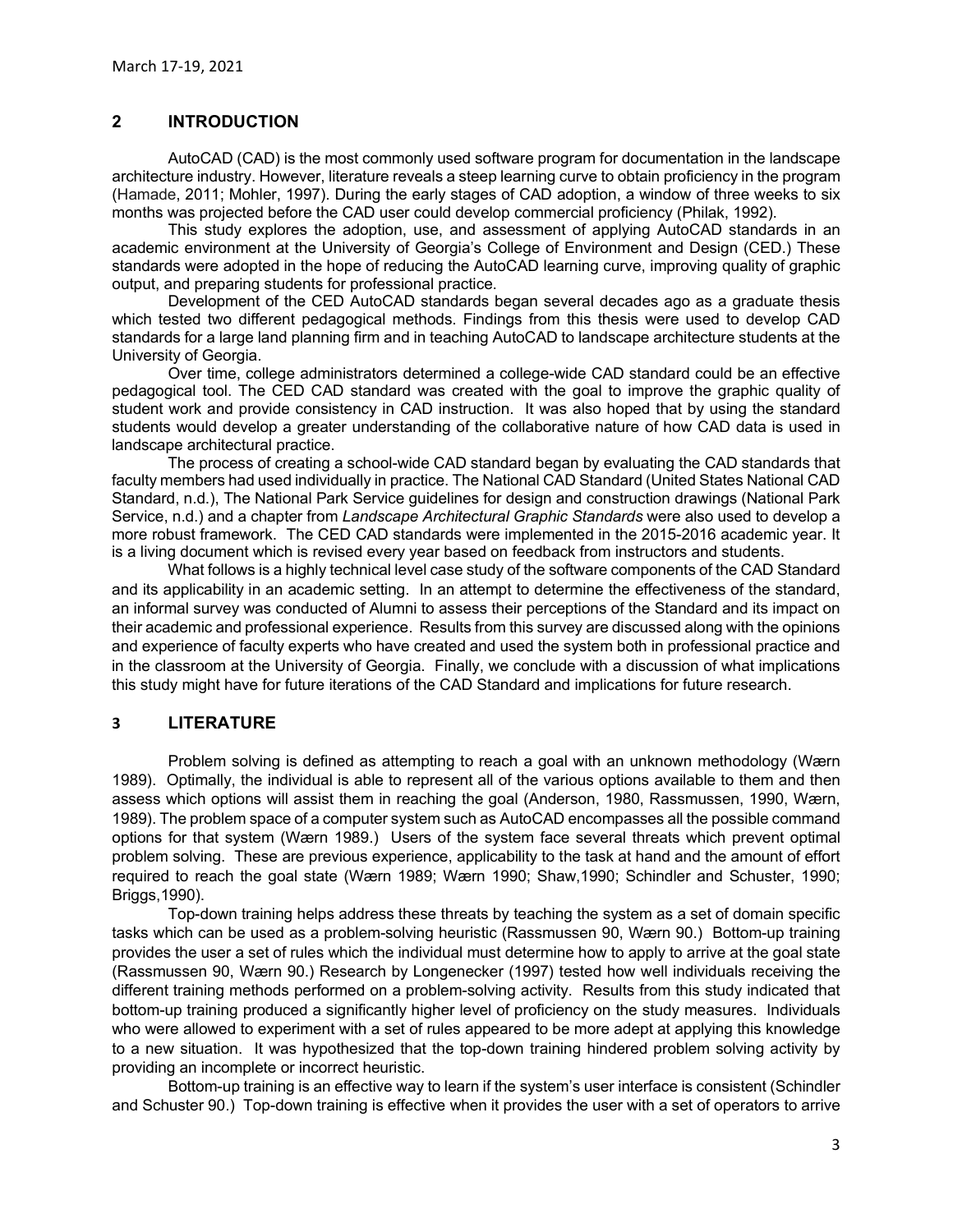at a desired goal state (Anderson, 1980; Rassmussen, 1990; Wærn, 1989). Allowing individuals to experiment with a set of consistent and reliable operators can help aid skill development (Rassmussen, 1990). Given these findings, would it be possible to combine the training techniques by creating a consistent, rule-based system of AutoCAD training that is applicable to landscape architecture students' domain of knowledge?

This paper is a preliminary and informal attempt to assess the impact of such a system. For the last six years, AutoCAD production standards have been developed and implemented in the Landscape Architecture curriculum at the University of Georgia. The standards have been created in a manner which relates to faculty understanding of current methods in professional practice – thus attempting to provide domain specificity. Finally, the standards attempt to provide a set of tools and methods which can be consistently applied and experimented with throughout the curricula.

## 4 RESEARCH OBJECTIVES

While the CED CAD Standards have been in place for approximately five years, this approach has not been shared beyond the college. We believe that lessons learned from this extensive effort would be helpful to faculty and institutions outside of the University of Georgia. However, in order to share this knowledge, we felt that it was first important to explore various facets of the implementation and effects of CED CAD Standards. Therefore, the purpose of this study is to answer the following questions:

- 1. What do the CAD Standards consist of, so that they might be implemented at other institutions?
- 2. How is the implementation of AutoCAD Standards in an academic setting perceived by various internal perspectives?
- 3. How do alumni of the school perceive the effects of the CAD Standards on quality of work while in the program?
- 4. How do alumni of the school perceive the effects of the CAD Standards on productivity after graduation from the program?
- 5. What might be modified in the AutoCAD Standards to suit the changing needs of design students?

By answering these questions, we hope to shed some light on how digital documentation standards can be applied in an academic setting. Various perceptions of the CAD Standards are investigated for a transparent look at the benefits and setbacks of this approach.

## 5 METHODS

A number of methods were used to investigate the research questions, including a case study of AutoCAD standards as an intervention within the academic environment, the expert method, and an online survey distributed to program alumni. These methods relate to identifying perceptions of the benefits, setbacks, and potential further applications of the CAD Standards.

## 5.1 Case Study

A case study is a strategy of investigation which can be appropriate when a study focuses on variables of interest rather than data points (Yin, 1994). This research presents a case study of the application of AutoCAD design standards within an academic setting, serving as an overarching method under which the expert method and a survey are applied. The use of multiple methods within this case study results in complementarity, where findings from each approach provide a more elaborate look at the use of CAD standards in the context of a higher education teaching and learning environment. By analyzing the context and application of CAD standards through this exploration, a roadmap is created for execution of similar CAD Standards in landscape architecture and design programs outside of the UGA CED, revealing the college's methodology for successfully creating and executing design documentation standards.

## 5.2 Expert Method

In order to share knowledge related to the implementation of CAD Standards in an academic setting, it is important to explore the various academic perspectives that provide insight into the execution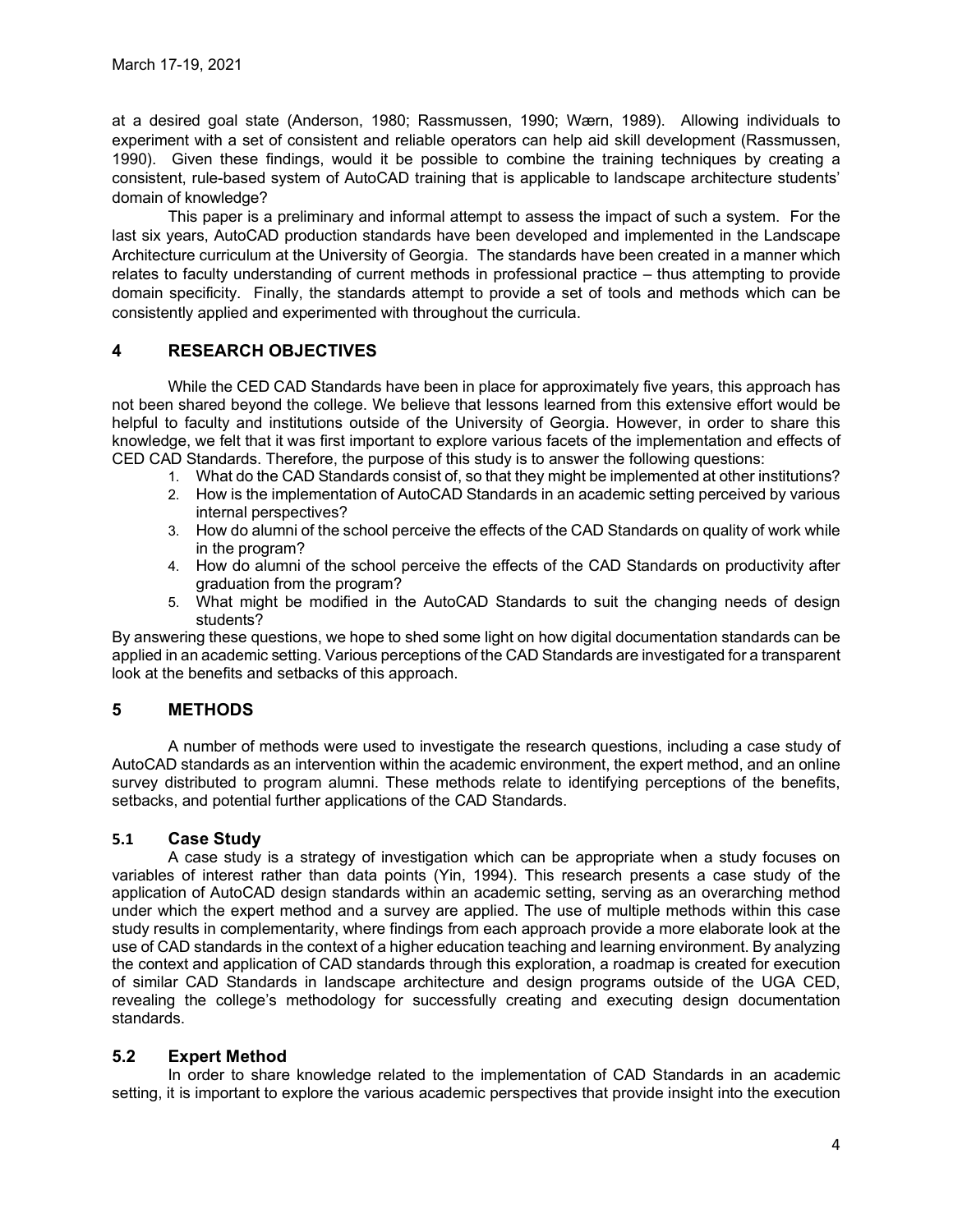and applications of the standards. The expert method is based on opinions and assessments of competent individuals in a topic, in this case, those who've witnessed and personally carried out the graphic documentation standards. It helps answer the research question related to how the implementation of AutoCAD Standards in an academic setting are perceived by various internal perspectives. The method is effective when decisions need to be made, sometimes in relation to innovations in education including the pedagogical process (Iriste & Katane, 2018). The method is appropriate for this study considering the decision to apply CAD and similar standards in an academic setting may be significant for other landscape architecture and design programs. Our article provides key insights through four academic perspectives: 1) A teaching and professional practice perspective, where the expert has over 30 years of experience using the program, has worked as a CAD Manager at a major landscape architecture firm, who regularly teaches construction documentation courses in higher education, and whose Master's thesis explored the use and implementation of CAD Standards; 2) An academic professional perspective, where the expert has used AutoCAD for over three decades, has a 20 year career as a CAD Manager, including for two offices of a major landscape architectural firm, helping establish the company-wide CAD standards and who wrote the CAD and Construction Documents sections of the popular construction documentation reference book Landscape Architecture Graphic Standards (Hopper, 2007); 3) A new academic perspective from an individual who recently switched to the academic realm from professional practice with over a decade of experience using both AutoCAD and BIM software programs, regularly teaches construction documentation and graphic communication courses at the higher education level, and whose research incorporates the intersection of landscape architecture and technology; and, 4) An administrator perspective from an expert with 25 years of experience using AutoCAD who has been teaching the software since 2001, has overseen decisions related to technology within the college, and whose research has incorporated technology and landscape architecture. These perspective opinions are written by the authors of this article and share the various discernments of each role.

## 5.3 Survey

In order to answer three of the research questions related to perceptions of quality of CAD drafting while in college, productivity of graphic output after graduation, and the needs of design professionals related to the CED CAD Standards, an online survey was distributed to 131 alumni of the College of Environment and Design. Alumni were located via the social media platform LinkedIn, where they were current contacts of the research team during the time of data collection and had the term UGA College of Environment and Design, or UGA CED, in their profile. The survey was created using Qualtrics software and distributed individually to potential respondents using LinkedIn's messaging system. Survey results were open-access and anonymous, though the survey could only be taken once by each respondent. Survey questions are as follows:

- 1. Did AutoCAD (CAD) Standards exist in the College of Environment and Design (CED) when you were enrolled in the program?
- 2. Did the CED CAD Standards help improve the quality of your graphic output while in college?
- 3. Did the CED CAD Standards enhance your productivity when you entered the professional world?
- 4. Does your work office currently use AutoCAD Standards?
- 5. How important is it that landscape architecture students learn to use digital drafting standards?
- 6. Please provide any additional information you'd like to share related to the implementation of CAD Standards during college.

The survey was distributed individually to each alumnus over the course of approximately one week and was open for responses for an additional week. The study was preliminarily reviewed by the UGA Institutional Review Board IRB and did not qualify as human subjects research.

## 6 CASE STUDY CAD STANDARDS INTERVENTION RESULTS AND DISCUSSION

The CED CAD standards are comprised of a series of AutoCAD drawing templates, including both .DWG and .DWT formats, that contain the elements of the standard, as well as a user guide with an overview of the use of these elements and installation on student's computers. Templates are included for decimal, architectural, and metric unit drawings. The standards are housed on a CED website for easy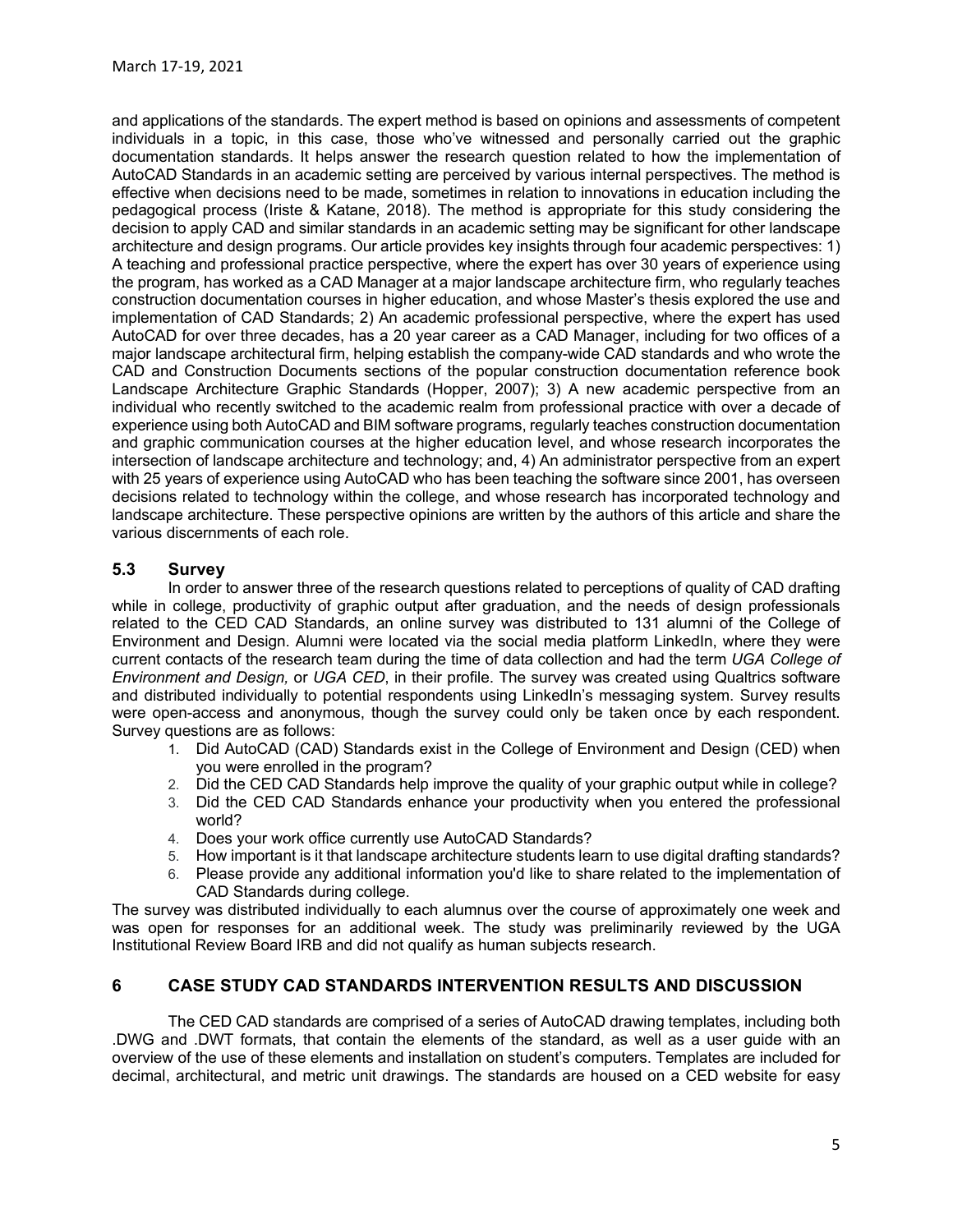access by students and instructors. The website also contains instructional videos and CAD-related downloads, including annotatively-scaled blocks, such as detail titles and reference call-outs.

The standards are introduced and presented to students in a classroom setting in their first year in the landscape architecture program, and then subsequently are incorporated into expected class output throughout the curriculum. Students make use of the standards by installing the .DWT template files on their machines, or by opening one of the .DWG template files and using SAVEAS to place a copy in their project folder, thereby maintaining the template in original form. Instructions for both methods are included in the user guide. The user guide includes depictions of the components of the standards, a predefined page-setup, for example, along with explanatory text describing the page-setup. Students learn to navigate the software and read the 'syntax' of the standards through these examples, which also provide instructors with prompts for classroom presentation. The templates contain the elements of the standards. From standard layer names, to preloaded linetypes, to titleblocks created using attributes for editable preformatted text, to annotatively-defined text and dimension styles, all components are predefined in the templates, creating a simple solution for students new to AutoCAD. When students are assigned a specific task or product, such as a layout plan, for example, the components required are at-hand, providing a taskspecific educational opportunity, which has been shown to be effective in software instruction (Gray, 1990).



#### Figure 1: Summary poster describing main elements of the CED CAD Standard, from the User's Guide.

The standards are designed to improve students' graphic products and enhance the instruction of design communication by addressing the typical stumbling-block issues encountered in CAD use, particularly by new users, based on our observations of student progress. In so-doing, the standards present students with a professional-level example to follow when, for example, they are creating titleblocks or labelling a planting plan. Students learn what is expected in a titleblock by entering the information prompted by the standards examples. They learn to recognize what text size is appropriate for a planting plan by using the included styles, and the standard is designed to reinforce their understanding of scale by using annotatively-defined text and dimension styles. Throughout the standard, included elements not only give students an indication of graphic expectations, but also give instructors a direct way to show these expectations. The intent of the standard is to show students how to communicate graphically, to navigate a CAD standard similar to what they will likely encounter professionally, and to use new software. We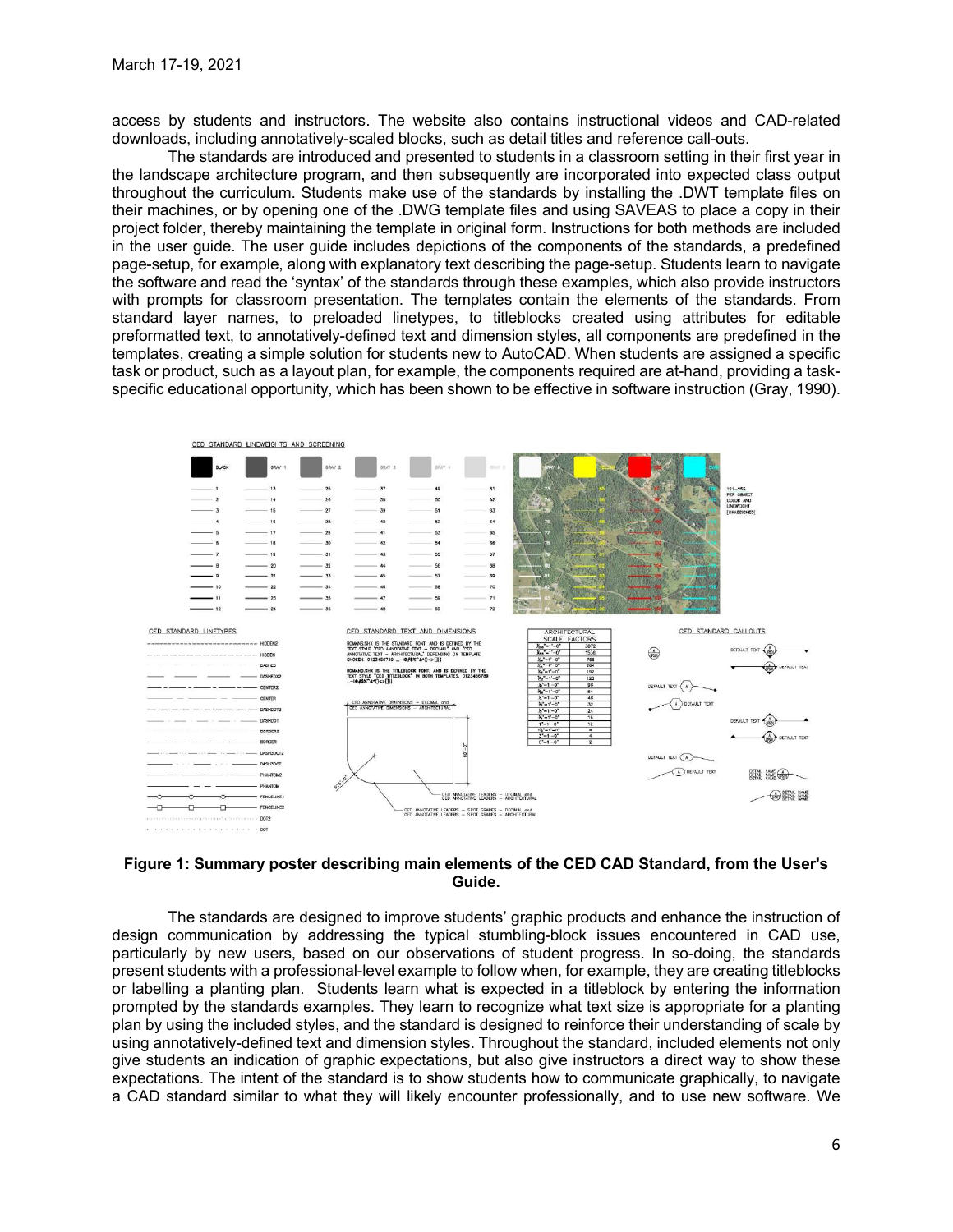believe addressing these technical aspects in the standard improves efficiency by allowing focused studio instruction on the crafting of a wall detail or grading plan, for example, and not the creation of a text style or a layer-naming system.

Text, dimension, and multi-leader styles are defined by the standards. Typical of comparable standards, the CED uses .SHX fonts (AutoCAD native fonts) for maximum compatibility. Annotativelydefined text styles are included for decimal, architectural, and metric-unit drawings. Annotatively-defined items in AutoCAD are those which respond to viewport scale automatically. As opposed to creating text or dimension styles for each scale that might be needed, with the text or dimensions sized based on that scale-factor, annotatively-defined objects adjust to the viewport scale. The standard is a tool that shows students how to navigate these kinds of objects in model-space and paper-space (layouts) by following the prompts given, and thereby gain proficiency using this aspect of the software while also grasping the impact of scale in their drawings. Text, dimension, and multi-leader styles are included for the three template formats (decimal, architectural, and metric units), as well as a specifically defined multi-leader style for grading plans and a text style for use in paper-space.

Titleblocks are likewise included and are a primary visual element of the standards. Each template in the CED CAD standards includes saved page setups defined for sheet sizes from 8.5"x11" up to 36"x96". Each of these page setups includes a titleblock defined both vertically (along the narrow edge of the sheet) as well as horizontally (along the long edge of the sheet). The standard page setup uses the Autodesk DWG to PDF plot device, so that all output is created as a .PDF file for maximum compatibility. Titleblocks are all defined as AutoCAD blocks, with the titleblock text defined as attributes of the block. Students modify the contents of the text using the AutoCAD attribute editor. Block Attributes in AutoCAD are text placeholders that are defined as a part of the block, but remain editable independently, while maintaining their graphic properties. Font type, size, orientation, and so forth is retained as students edit the content of each text entity. Once again, students are not only learning professional graphic expectations by example, they are also learning to master AutoCAD by working with the elements included in the standards, as is shown through observed and documented progress in courses that incorporate AutoCAD Each titleblock includes a separately-defined scale bar and north arrow block, with increments on the scale bar included as attributes of that block for adjustment as needed.

The standards make use of Color-Dependent Plot Style Tables (.CTB files) rather than Named Plot Style Tables (.STB files), as this is more common in professional practice in our experience, and in reference standards such as the previously mentioned National Park Service guidelines (National Park Service, n.d.). Color-Dependent Plot Style Tables allow each AutoCAD standard color number (1 through 255) to be assigned a line weight and a shading value, along with many other aspects. This method of defining and setting lineweight and value harkens to the days of the use of technical pens and ink-based hand drafting, in which each technical pen's width was identified by a color band near the nib. In AutoCAD, every color can be assigned separately, creating a wide range of possible weight and value combinations. The CED standard .CTB file is setup with a recurring sequence of twelve lineweights, from hairline to sheet border thickness. The lineweight sequences are established to plot as full black, as six shades of gray, and as yellow, red, and cyan. The first 120 AutoCAD colors are defined in the system, with the remaining open for any necessary customization outside of this range.

A layer naming system can be considered critical in a formal set of CAD standards, as layers are the primary organizational element of CAD data. The CED CAD standards employ a system commonly seen in professional practice that is based on the National CAD Standard. The naming formula begins with a single character Discipline Designator, followed by a four-character Major Category or Group, then another four-character Minor Category or Group. If additional layer breakdown is required, the standards prescribe adding additional four-character designations. A Status or Phase Category is sometimes required, represented by a single character (e.g. X for existing conditions) at the end of the layer name. Thus L-PLNT-TREE-STRT would be an appropriate layer for street trees, L-SITE-WALL would contain wall information, and L-SITE-WALL-X existing wall linework. The organizational schema for layer naming is clearly defined, while allowing a great deal of flexibility for individual project or drawing needs. Lineweight is set by color as we employ a .CTB based system, so object color is always set to BYLAYER individually, so that the layer color setting ascribes a lineweight to all elements on a given layer. Likewise, linetypes are always set to BYLAYER for individual elements, so that the layer setting applies. Lineweight is individually set to BYLAYER (although left as "default" in the layer settings), as is Transparency. All of these are preset to be the default setting in the CED CAD Standard template files.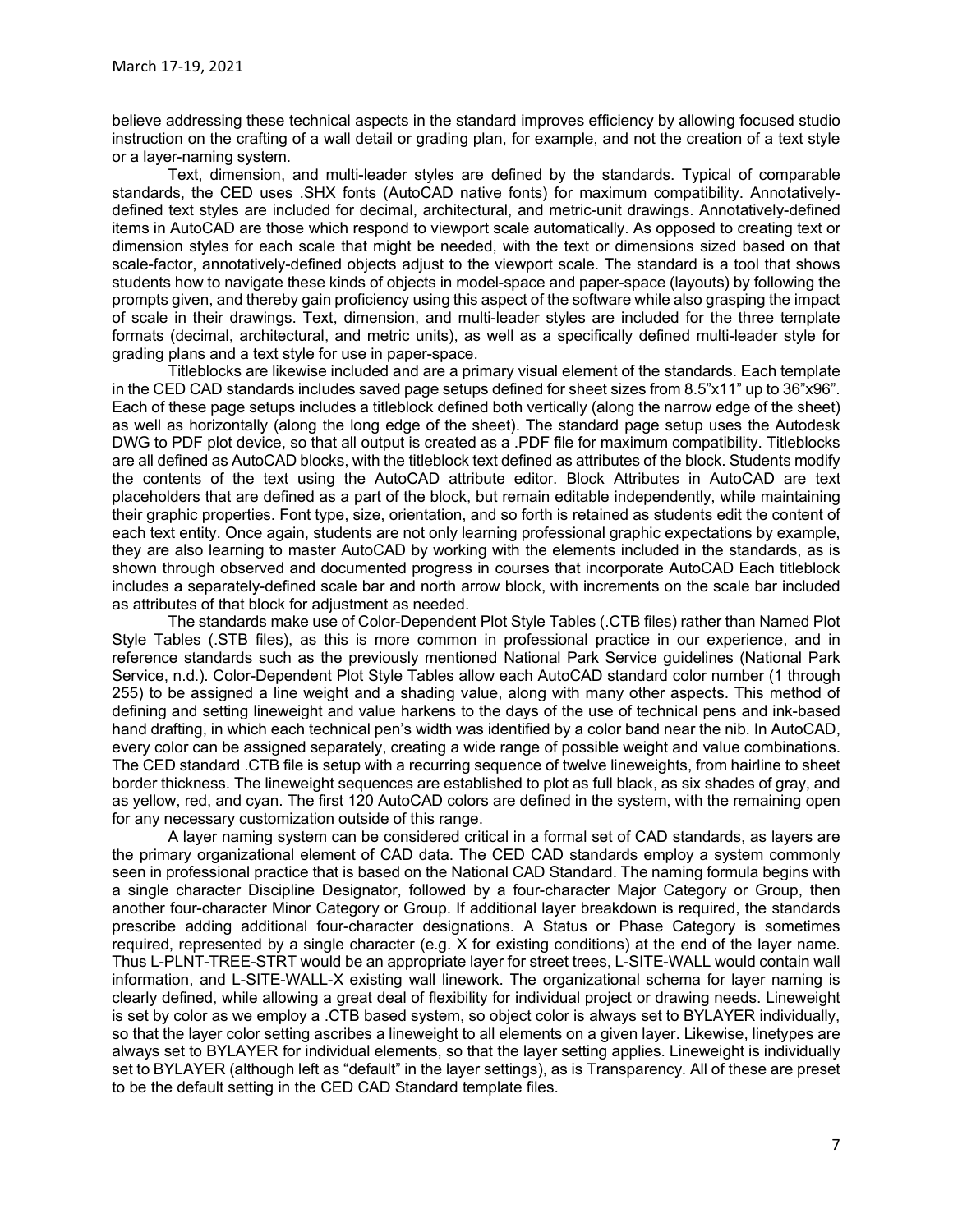| March 17-19, 2021 |                                                        |         |                            |
|-------------------|--------------------------------------------------------|---------|----------------------------|
|                   |                                                        |         |                            |
|                   |                                                        |         |                            |
|                   |                                                        |         |                            |
|                   |                                                        |         |                            |
|                   |                                                        |         |                            |
|                   |                                                        |         |                            |
|                   |                                                        |         |                            |
|                   |                                                        |         |                            |
|                   |                                                        |         |                            |
|                   |                                                        |         |                            |
|                   | Table 1: AutoCAD Color assignments in CED CAD Standard |         |                            |
| AutoCAD           | Lineweight / Value                                     | AutoCAD | Lineweight / Value         |
| Color             |                                                        | Color   |                            |
|                   |                                                        |         |                            |
|                   | 0.0508 mm Black                                        | 13-24   | Repeat pattern at 75% gray |
| 1                 |                                                        | 25-36   | Repeat pattern at 50% gray |
| 2                 | 0.1778 mm Black                                        |         | Repeat pattern at 40% gray |
| 3                 | 0.2794 mm Black                                        | 37-48   |                            |
| 4                 | 0.3810 mm Black                                        | 49-60   | Repeat pattern at 30% gray |
| 5                 | 0.5080 mm Black                                        | 61-72   | Repeat pattern at 20% gray |
| 6                 | 0.5588 mm Black                                        | 73-84   | Repeat pattern at 0% gray  |
| 7                 | 0.6096 mm Black                                        | 85-96   | Repeat pattern in yellow   |
| 8                 | 0.7112 mm Black                                        | 97-108  | Repeat pattern in red      |
| 9                 | 0.7874 mm Black                                        | 109-120 |                            |
|                   |                                                        |         | Repeat pattern in cyan     |
| 10<br>11          | 0.9906 mm Black<br>1.1938 mm Black                     | 121-255 | Unassigned                 |

#### Table 1: AutoCAD Color assignments in CED CAD Standard

Creating construction details, although a seemingly simple task, involves several decision points that are addressed in the CED CAD standards. Tools and methods for sizing and scaling of details, along with aligning details on a sheet, are included in the standards. To address overall alignment on a sheet of construction documents, the standards include a grid as a part of the template. This grid is based on a 24"x36" (Arch D) sheet, divided into 12 cells in a 4x3 arrangement. The grid is used in paper-space (layout) to guide viewport placement. Corresponding to this alignment grid, the standards include a series of detail title and area blocks, used in model-space, that are sized to fit the cells in multiple ways. The standard detail is a 1 cell block, but as some details require more sheet area to be fully documented, blocks are included for cell arrangements of 1x2, 2x1, 2x2, 1x2, 1x3, etc. As with standard page setups, it is unlikely that the entire range of these options would be needed, but flexibility is key. These detail title and area blocks are inserted in model-space, and scaled up based on the scale factor of the detail (a scale factor chart is included in the standards). If a  $\frac{3}{4}$ "=1'-0" detail is needed, the block is scaled up by a factor of 16. The details are drawn using CED standard annotatively-defined text and dimensions, so callouts adjust automatically, while the title and area blocks are created using standard text, so that the title text scales appropriately when the block is scaled. The text in these title and area blocks is created as block attributes, and is editable just as the text in the CED standard titleblock. For a drawing with multiple detail scales, the Annotation Scale setting is adjusted based on the detail being edited. When editing a detail at  $\frac{3}{4}$ "=1'-0", the Annotation Scale is set to 3/<sub>4</sub>"=1'-0". When editing at 1"=1'-0", the scale is likewise set to correspond. Text in the title and area blocks is unaffected, as it is a non-annotative block attribute, while text and dimensions describing the detail adjust accordingly because they are defined as annotative objects.

The standards include several additional components designed to address stumbling-blocks before they are encountered. Students often struggle, for example, in visualizing the area in model-space that their viewport will display at a particular scale. Viewport area blocks for each sheet configuration and size are included in the standards. These blocks are inserted in model-space, then scaled up according to the intended scale being explored. To determine sheet area for a 24"x36" sheet with a vertical titleblock at 1"=20', students insert the correspondingly sized viewport block, scale it up by a factor of 20, and then move it around to visualize what can be displayed on that sheet. Further, once all adjustments are made, the student can create and save a view, using the corners of the viewport block in model-space that they then restore in their paper-space (layout) viewport. As the viewport block is an exact duplicate of the viewport in paper-space, scale will be set appropriately when the view is restored and has the added benefit of being saved in the file. Therefore, if the viewport area is reset, simply restoring the view corrects the problem. When laying out complex sites that require multiple sheets, such as a streetscape, this visualization tool becomes particularly useful.

Another useful tool for removing potential stumbling-blocks includes several typical plan and detail reference callouts within the standards. These callouts are created as annotatively scaled blocks with editable attributes. Since the entire block and included attributes are defined as annotative objects, when the callout is inserted into a drawing, it automatically sizes appropriately according to the Annotation Scale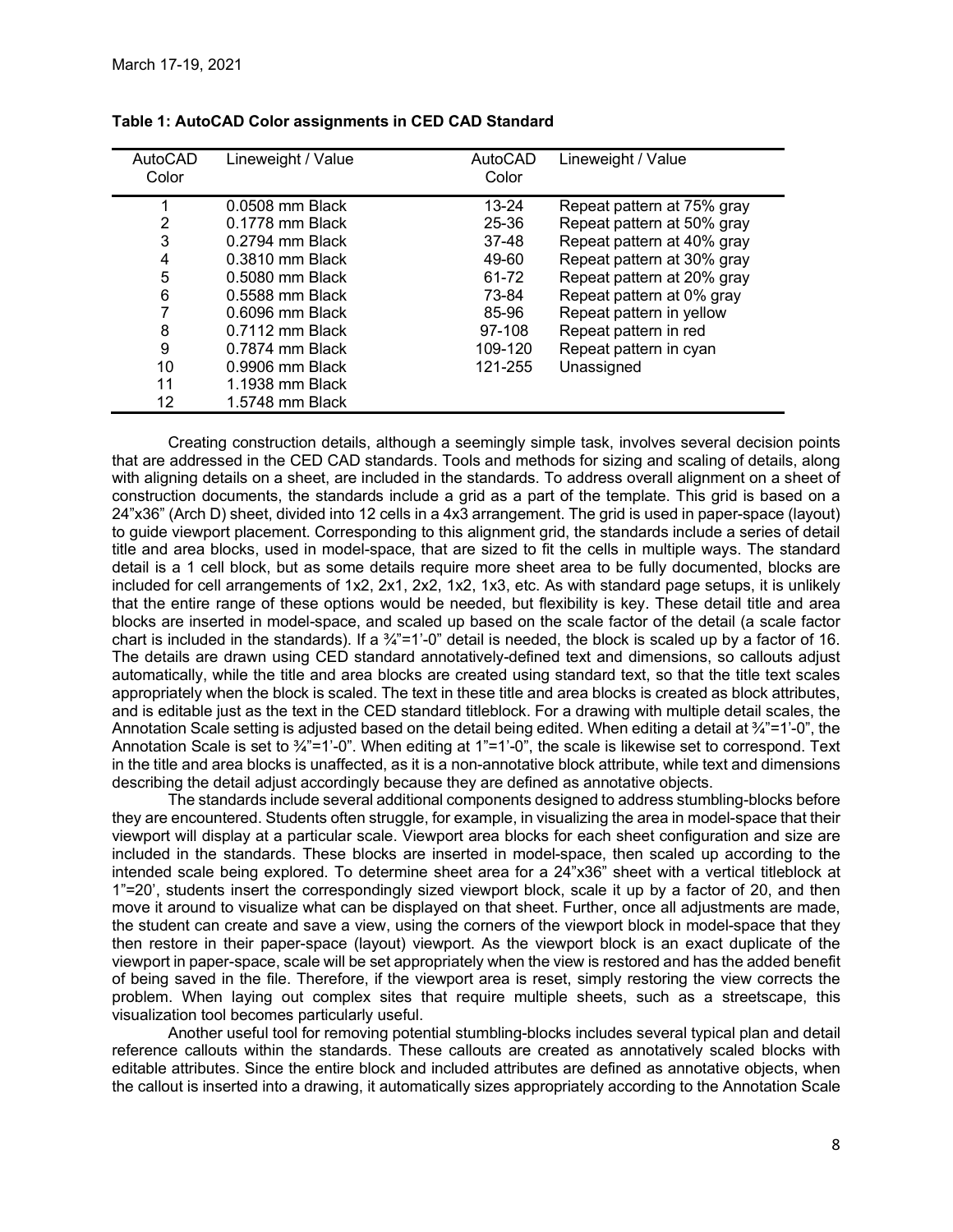setting. If it is determined that the layout and materials plan, for example, is better documented at 1"=10' rather than 1"=20', simply changing the Annotation Scale setting corrects the size of all the callouts.

Linetypes and hatch patterns are preloaded in the templates, removing another obstacle for newusers while also providing instruction via demonstration on additional features of the software. Linetype scaling is universal, so individual object linetype scales are always set to 1 and the global variable LTSCALE is used for fine-tuning. A default setting of 0.35-0.50 is recommended. MSLTSCALE and PSLTSCALE variables are both set to 1 by default, so the overall linetype scaling always responds to the Annotative Scale setting when in model-space, and the viewport scale when in paper-space. Hatch patterns are defined annotatively, so just as with the text, dimensions, and linetypes, the pattern density responds to the Annotation Scale setting. This is not always the best application of hatch patterns, so flexibility is allowed. CED students are required to take a professional internship as a part of their studies which can serve to reinforce the use of standards.

## 7 EXPERT AND SURVEY METHOD RESULTS AND DISCUSSION

Two methods were used to explore the use and perceived impact of the CED AutoCAD Standards, including the expert opinions of several faculty members who carry out and put into practice or witness the use of the CAD Standards with students on a regular basis, as well as a survey distributed to alumni regarding experience with the CAD Standards. The following sections outline the results of these two investigations. First, the section highlights the experiences of the authors with the implementation of the CAD Standards, incorporating a variety of academic and professional perspectives. Then, quantitative and qualitative data findings from the survey analysis are shared.

## 7.1 Academic and Professional Perspectives on the CAD Standards

## 7.1.1 Teaching and Professional Practice Perspective

CAD Standards in a studio setting accomplishes several goals to preparing students for professional practice. First, it helps close the gap between expert and novice knowledge. By preparing detailed instructions which thoroughly explain all of the various steps involved in creating CAD output, "…the expert learner's implicit knowledge..[is]… made explicit in order to be accessible to the novice learner." (La, Dyjur, Bair, 2018)

Secondly, it provides an opportunity for deliberate practice. Deliberate practice creates an opportunity to practice a skill in an environment which simulates reality (Grenny, 2017; Ericcson and Charness, 1994). Requiring landscape architecture students to utilize a CAD standard as the means for producing documents which successfully combine data from an outside source with their original design concepts replicates many facets of landscape architectural professional practice.

Using this set of explicit directions and allowing students to practice applying these tasks in a manner simulating professional practice has helped integrate application of CAD software in the studio. It provides the instructor with the opportunity to place more focus on design education in their pedagogical approach. It also assists many students in successfully transitioning their productivity from the academic studio to the landscape architectural office.

## 7.1.2 Academic Professional Perspective

Preparing students to enter practice with a professional degree requires not only reaching educational goals in the studio, but also continuing support outside the studio in the application of these new skills and abilities. Using the CED CAD Standard in the digital graphics sequence allows for rapid advancement into the production of "good-looking" documents that the students are proud of, and this motivates them to keep learning and push through the more difficult aspects of the software. The standard is used as a teaching tool for AutoCAD itself, as well as professional expectations.

In providing support outside of the studio, the standard often helps students structure their questions or frame the particular problem they're having, aiding in the process of guiding them to the solution. If there is a lineweight issue, for example, students will generally present a checklist based on walking through the standard, "I've checked the .CTB, I've made sure the page setup is correct…" and so forth, and often they'll discover the error on their own in this process... "oh, the color isn't set to BYLAYER"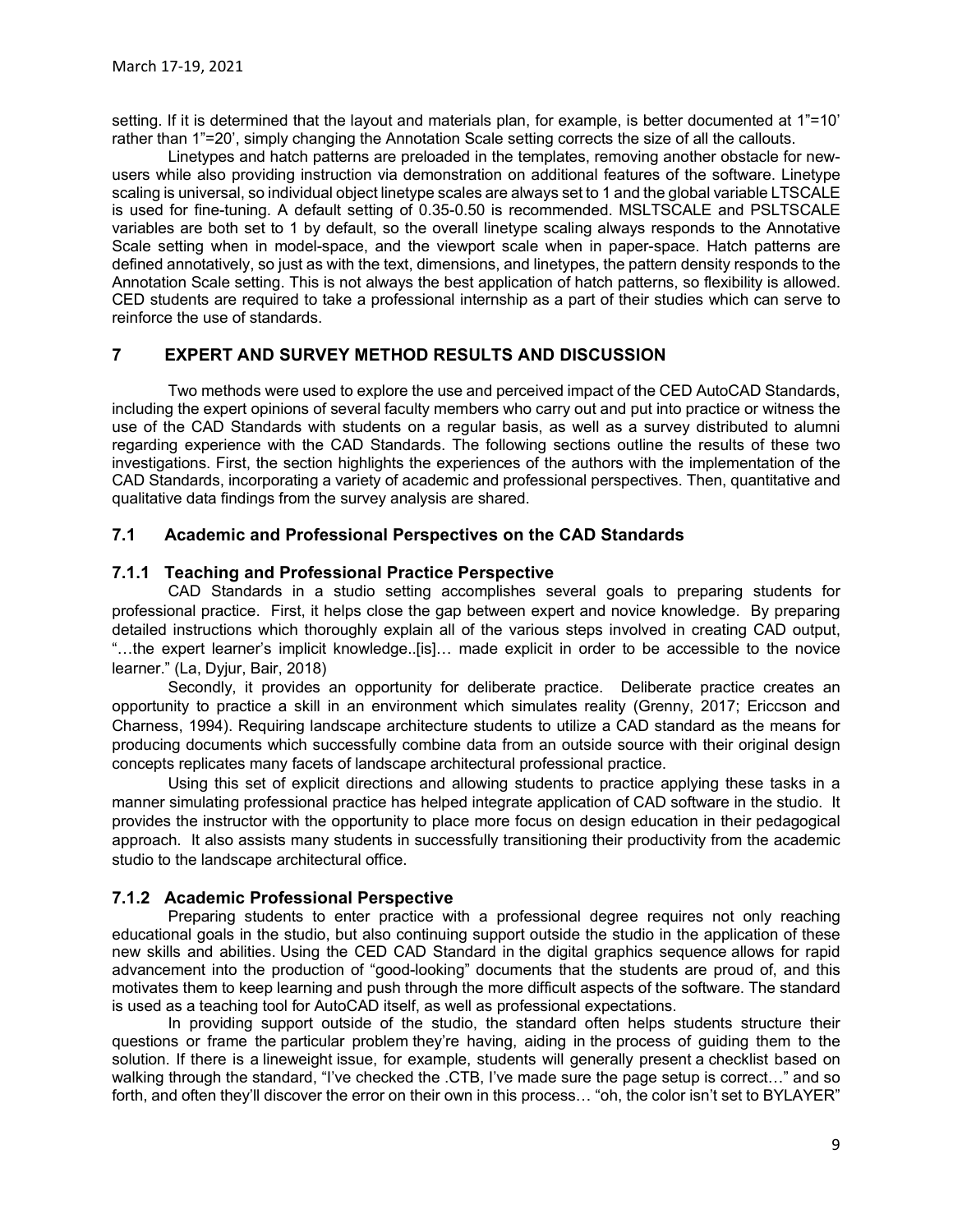or something similar. This provides the potential to instill confidence in the use of a complex tool with

March 17-19, 2021<br>or something similar. This provides the potential to instill confidence in the use of a complex tool with<br>encouragement from progress made.<br>Using the standard also addresses many common output issues that Using the standard also addresses many common output issues that are a notorious source of technical support frustration. Students create .PDF files by default when using the standard, which of course are quite 'portable' and easy to send to a printer, email to an instructor, or to use in other graphic or page layout applications.

## 7.1.3 New Academic Perspective

AutoCAD and other documentation programs are applied in landscape architecture instruction in various contexts. For example, AutoCAD may be used in a studio course to create a site base plan, in an advanced graphics class as a foundation for more complex modeling and visualization, and in an implementation documents class as the primary platform to communicate design intention for construction purposes. As a newer faculty member who teaches computer-aided design in all these contexts, the CAD standards serve as a common thread throughout my courses. As a result, I spend less time teaching basic CAD knowledge because the students have a set standard and instructions to always refer to, with other faculty members and IT professionals also familiar with the expected CAD output.

Differentiation in instruction can benefit students and instructors when the topic being taught is subjective, such as design or planning. Here diverse expertise from different faculty members over various courses may strengthen student learning outcomes since the knowledge builds and take different shapes. However, for technical-based skillsets such as basic AutoCAD applications, disparity in instruction can potentially lead to confusion by the student, and too often students may be left to figure out the rudimentary steps in a computer program needed to execute their assignments. This is particularly true if a faculty member is not proficient in the programs needed to complete the work. The CAD Standards serve as a safety net for both faculty and students and provide a clear expectation for quality output and a clean CAD process.

## 7.1.4 Administrator Perspective

Perhaps the most important outcome since adopting the standards is an improvement in instructional consistency when it comes to teaching AutoCAD software. Because of our large undergraduate program, freshmen students are divided into three or four different sections of digital graphics each academic year. Each section is taught by a different faculty member or teaching assistant whose knowledge, experience, and familiarity with AutoCAD varies to some extent. The variations impact instructional consistency in terms of content and method. Before the standards were adopted, it was not uncommon for students to exit the class with good foundation in digital drafting, but students in different sections and in some cases students from the same class would set up drawing standards or execute AutoCAD commands differently as they moved forward in the curriculum. The lack of consistency caused unnecessary confusion and frustration amongst students and faculty in subsequent classes where AutoCAD was used as part of the graphic workflow.

While the introduction of the AutoCAD standards has not eliminated these issues entirely, the standards have initiated a level of teaching consistency that has reduced the occurrence of competing workflows and subsequent confusion and frustration that this causes. Because many of the survey respondents indicated the standards were just being implemented during their time in school, it is too early to conclude that the adoption of the AutoCAD standards has improved the quality of student work. However, the survey results overwhelming show that students agree that having knowledge of digital drafting standards is important as the vast majority use some type of standards in professional practice. Finally, just over 75% of survey respondents agree that the AutoCAD standards did enhance their productivity when they entered the workforce.

The next challenge is to implement the standards beyond the foundation classes and embed them throughout the entire undergraduate curriculum. This will require that studio faculty become familiar with the standards and require their use during class each semester. Only with consistent reinforcement and repetition will the full impact of the AutoCAD standards become apparent through the work our students produce while in school and after they graduate.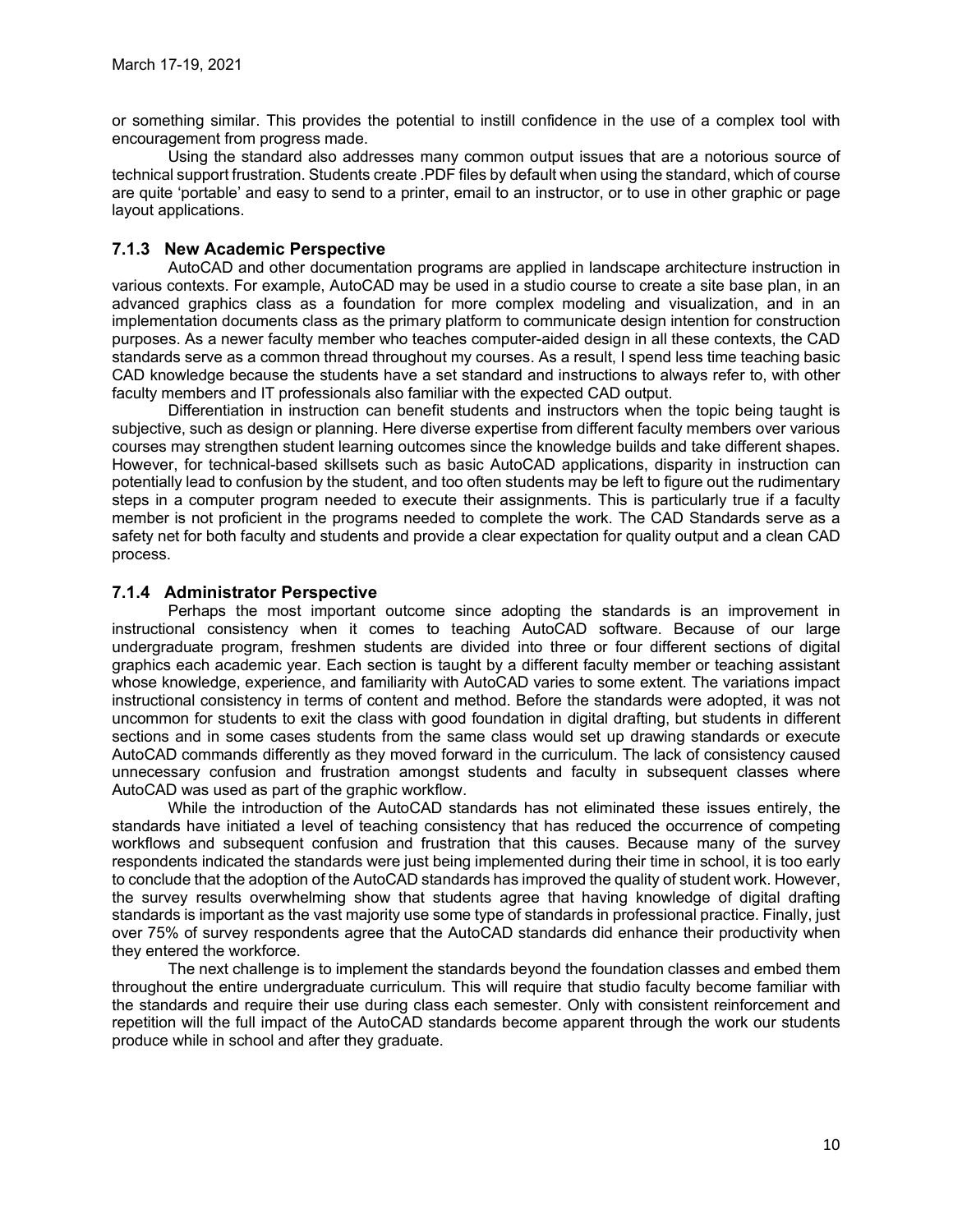## 7.2 Survey Results

The survey received a 45% response rate, with 59 respondents out of the 131 alumni distribution. Of those who responded, 49 indicated that the CED AutoCAD standards existed while they were enrolled **Survey Results**<br> **Survey Results**<br>
The survey received a 45% response rate, with 59 respondents out of the 131 alumni distribution.<br>
Of those who responded, 49 indicated that the CED AutoCAD standards existed while they w The survey was distributed to a wide-ranging age demographic of program alumni, and this reveals the variety of respondents. Furthermore, 83% of respondents specified that they have AutoCAD standards in the office where they currently work, suggesting that most respondents are familiar with the use of AutoCAD in a professional setting. Descriptive statistics were used to answer research questions related to the perceptions of alumni on various topics, and the qualitative assessment of an open-ended survey question helps to further define the research topic. March 17-19, 2021<br>
The survey Results<br>
The survey recived a 45% response rate, with 59 respondents out of the 131 alumni distribution.<br>
Of those who responded, 49 indicated that the CED AutoCAD standards existed while they March 17-19, 2021<br>
T.2 Survey Results<br>
T.2 Survey Results<br>
Cf those who responded, 49 indicated that the CED AutoCAD standards existed while they were enrolled<br>
the line survey was distributed to a wide-ranging age demogr March 17-19, 2021<br>
The survey Results<br>
The survey received a 45% response rate, with 59 respondents out of the 131 alumni distribution.<br>
Of those who responded, 49 indicated that the CED AutoCAD standards existed while the

## 7.2.1 Quantitative Survey Results

Several survey questions used a likert-type scale to measure various potential effects of the CED<br>CAD standards through the viewpoints of CED alumni. First, to measure the perceived relationship between the CED CAD standards and quality of graphic output while in college, we asked the question "Did the CED CAD standards help improve the quality of your graphic output while in college?". Of those who experienced the<br>the CED AutoCAD Standards, 53% of respondents indicated that that the standards improved their graphic output either considerably or very much, 33% noted that it helped them moderately, and 14% slightly or not at all. Therefore, 86% of respondents believe that the CED AutoCAD Standards helped improve their



# quality of the respondent's graphic output while in college.

Another survey question measured the perceived relationship between having the CED AutoCAD "Did the CED CAD Standards enhance your productivity when you entered the professional world?". Of respondents who experienced the CED CAD standards, 45% indicated that the standards enhanced their post-graduation productivity either considerably or very much, 35% moderately, and 20% slightly or not at upon graduation, we can conclude that the standards are, at a minimum, at least somewhat effective at increasing productivity when entering the workplace.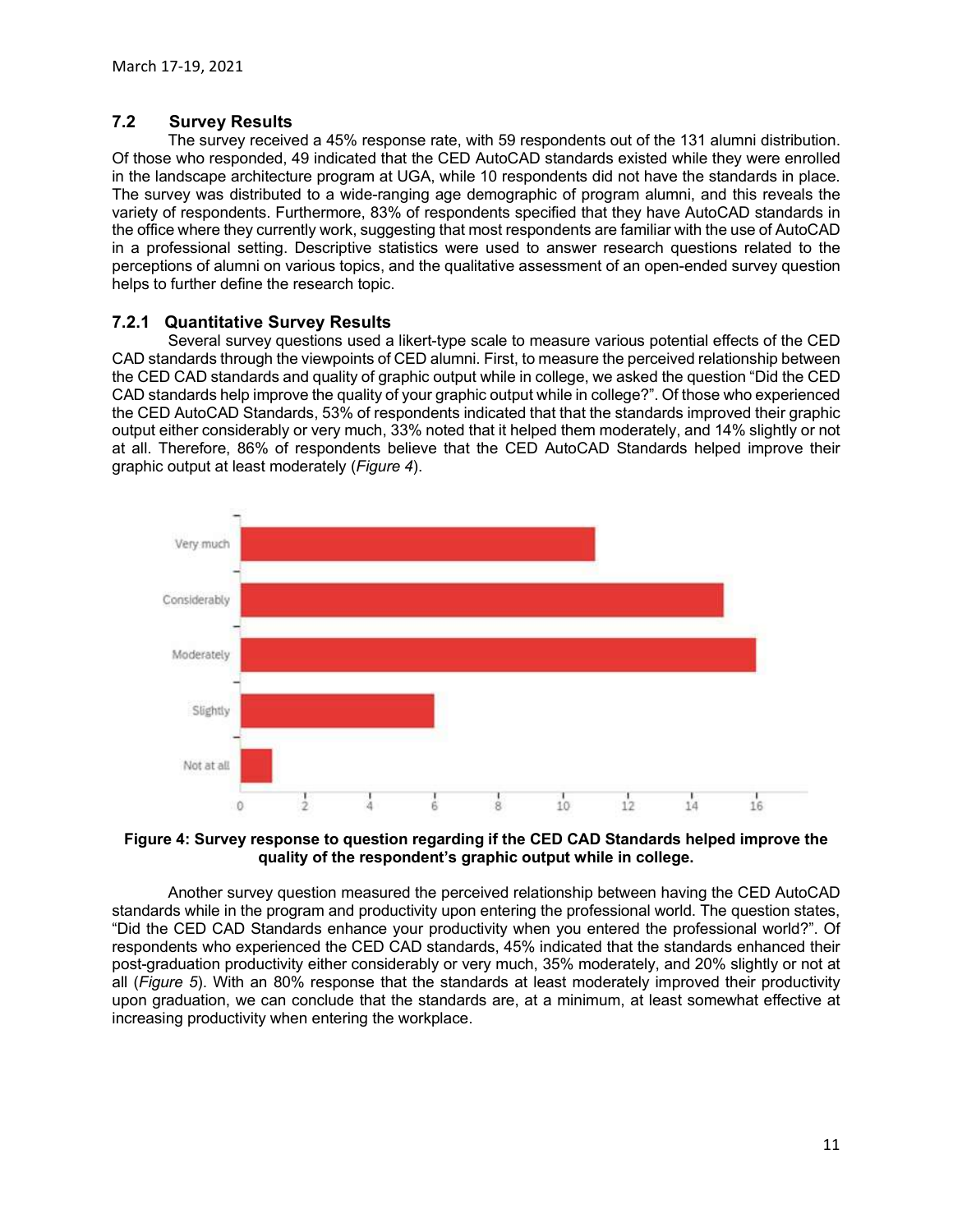

#### Figure 5: Survey response to question regarding if the CED CAD Standards enhanced productivity upon the respondent entering the professional world.

## 7.2.2 Qualitative Survey Results

Overall, the quantitative findings of this study support the continued use, and further reinforcement and development, of the CED AutoCAD Standards. Qualitative data strengthens this finding, revealing the perceived importance of introducing documentation standards in the college setting:

"The standards definitely helped me learn CAD for the first time and learn the importance of standards in professional practice. Our standards were also very similar to those my firm uses now which made it much easier to pick up when starting my first job."

"CAD Standards were one of the most important things I learned in school."

Net at all<br>
Net at all<br>  $\frac{1}{2}$ <br>  $\frac{1}{4}$ <br>  $\frac{1}{8}$ <br>
Figure 5: Survey response to question regarding if the CED CAD Standards enhanced productivity<br>  $\frac{1}{2}$ <br>
CALC and that quantitative formings of this study support any additional information you'd like to share related to the implementation of CAD Standards during college."<br>College." While some responses spoke generally to the benefit of having standards introduced in the college Net at all<br>
Figure 5: Survey response to question regarding if the CED CAD Standards enhanced productivity<br>
upon the respondent entering the professional world.<br>
7.2.2 Qualitative Survey Results<br>
overall, the quantitative Set at all the setting of the setting of the CED CAD Standards enhanced productivity<br>
Figure 5: Survey response to question regarding if the CED CAD Standards enhanced productivity<br>
T.2.2 Qualitative Survey Results<br>
Overa **Example 19**<br> **Example 19**<br> **Example 19**<br> **Example 19**<br> **Example 19**<br> **Example 19**<br> **Example 19**<br> **Example 19**<br> **Example 19**<br> **Example 19**<br> **Example 19**<br> **Example 19**<br> **Example 19**<br> **Example 19**<br> **Example 19**<br> **Example 19** Figure 5: Survey response to question regarding if the CED CAD Standards enhanced productivity<br>
2.2.2 Qualitative Survey Results<br>
2.2.2 Qualitative Survey Results<br>
2.2.2 Qualitative Survey Results<br>
2.2.2 Qualitative for th **Qualitative Survey Results**<br>Overall, the quantitative findings of this study support the continued use, and further reinforcement<br>eleopment, of the CED AutoCAD Standards. Qualitative data strengthers this finding, reveali Social, the Qualitative initial states of the states of the contraction of the CED AutioCAD Standards. Qualitative data strengthens this finding, revealing the independent of introducing documentation standards in the coll etact material plact plact op methal many my matyor.<br>
andards were one of the most important things I learned in school."<br>
Qualitative data was gathered through the open-ended survey question, "Please provide<br>
Qualitative andards were one of the most important things I learned in school."<br>Commendations emerged through the thermatic coding of qualitative survey responses using<br>Qualitative data was gathered through the open-ended survey quest

professional development. Respondents stressed the importance of introducing CAD standards as file management, layer management, and how to work with annotative blocks. However, alumni respondents who highlighted the importance of basic knowledge also had recommendations for

> "Ultimately, they just need to learn the basics of CAD file management, layer management, and drawing cleanup tools. They will be able to adapt quickly to whatever office they go to."

> school.."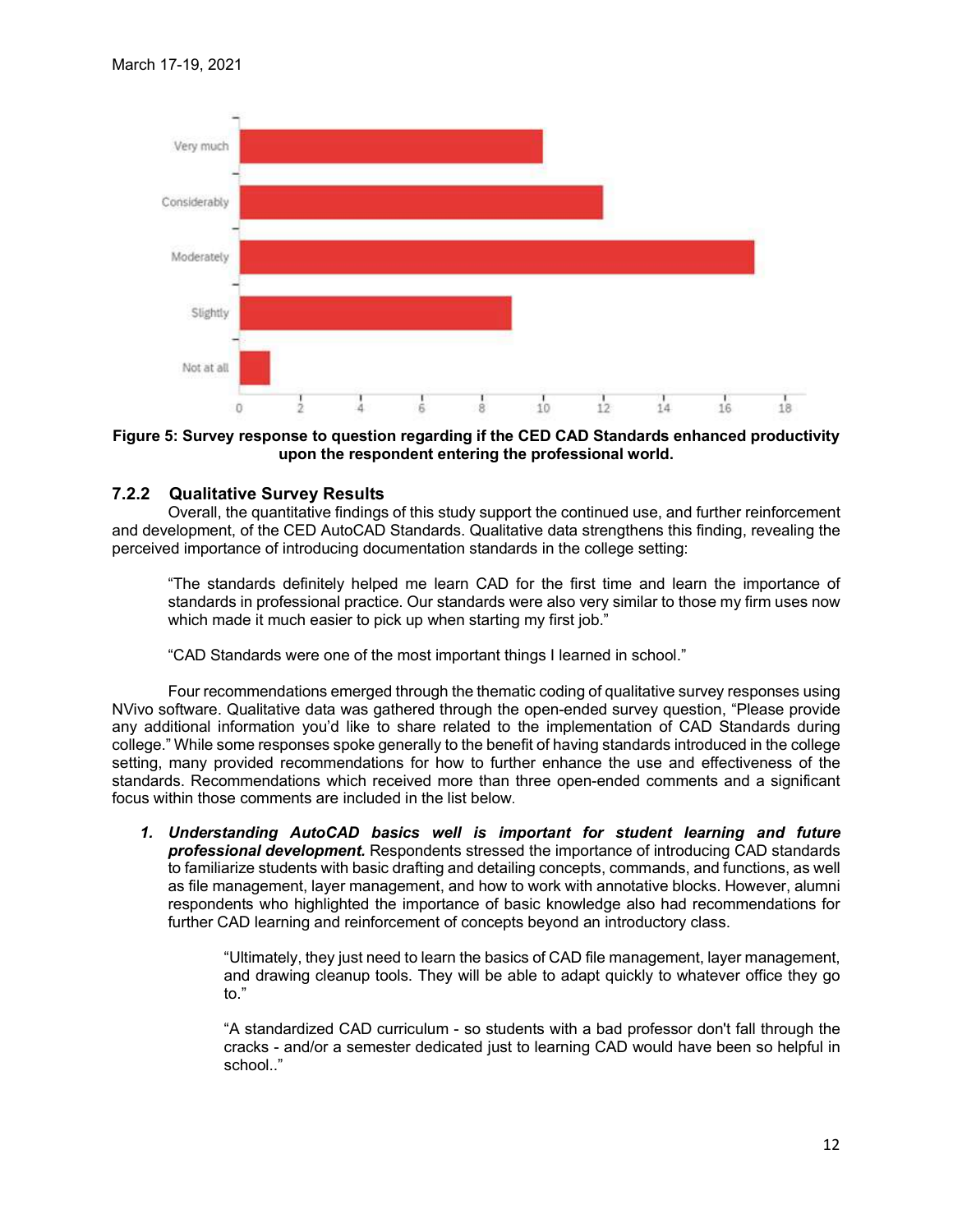- 2. More advanced concepts in AutoCAD and other documentation programs should be introduced. Several respondents mentioned more advanced concepts that they believe should be introduced in a more extensive CAD curriculum. These include an understanding of external references (XREFS), Layerstates, UCS, CTB versus STB standards, and the page and plot setup managers. These alumni indicated that AutoCAD and other documentation programs such as Revit could be taught more widely, rather than packaged with other programs in an introductory course. "Xreffing is a huge part of CAD which I didn't learn until after college. Manipulating blocks, troubleshooting printing, sifting through absolute garbage files you receive.. Essentially the very non glorious, confusing and custodial work.."
	- "... a semester dedicated just to learning CAD would have been so helpful in school."
- 3. The CED CAD Standards should be more significantly reinforced within other classes in the curriculum. Many alumni who left qualitative feedback stated that CAD standards needed further reinforcement throughout the program. While having a set standard provides a platform for faculty and students to maintain consistent quality work in design documentation and other CAD applications, the standards are not required across the board like in a professional office setting. This was identified as a gap by survey respondents. Additionally, standards could be intentionally reinforced in a variety of classes to reach an overall goal of student CAD proficiency.

"I think continuing to learn and building upon CAD Standards throughout the curriculum would be very helpful. Learning basics in first year and building up those tools in each semester... would increase productivity in a professional setting."

"The standards were emphasized very little while I was enrolled... in my experience, among the first questions I have been asked when interviewing is "can you do CAD?", or something having to do with CAD competency."

4. Students should learn to work with multiple people on the same CAD file. When AutoCAD is first introduced to students in the CED, they experience the program for the first time and do not share files. Later in design studios and more advanced graphics classes, work is often parsed where one student is responsible for the CAD file. Survey respondents identified that the program could intentionally teach students the value of using standards by having them share files, thereby better preparing them for what they'll find in a professional setting.

> "It's difficult as a student to understand the importance of CAD standards because to some degree you're working on your projects alone (more or less) … In a workplace, you're either helping or hurting your team."

> "One thing I wish I experienced in school was "trading files"... When you are given a file from someone else you begin to see the value in a properly set up file."

#### 8 CONCLUSIONS

The purpose of this study is to assess the impacts associated with the development and implementation of CAD Standards into the Landscape Architecture curriculum at the University of Georgia. The intent behind creating the standards was threefold: (1) better relate AutoCAD software to professional practice and student learning; (2) minimize confusion regarding software use and application; and (3) improve instructional consistency and quality of student work across the curriculum.

The CED CAD Standards are based on industry standards and best practices. By developing the standards in this manner, students are able to associate how the software is used in a professional design office to their ongoing design work while they are in school. The standards add relevance and explain not only how, but also why the standards are important to their professional development. Early findings suggest incorporating the standards has minimized confusion and has begun to improve instructional consistency across the curriculum. However, additional studies need to be conducted in order to fully assess whether or not the quality of student work has improved.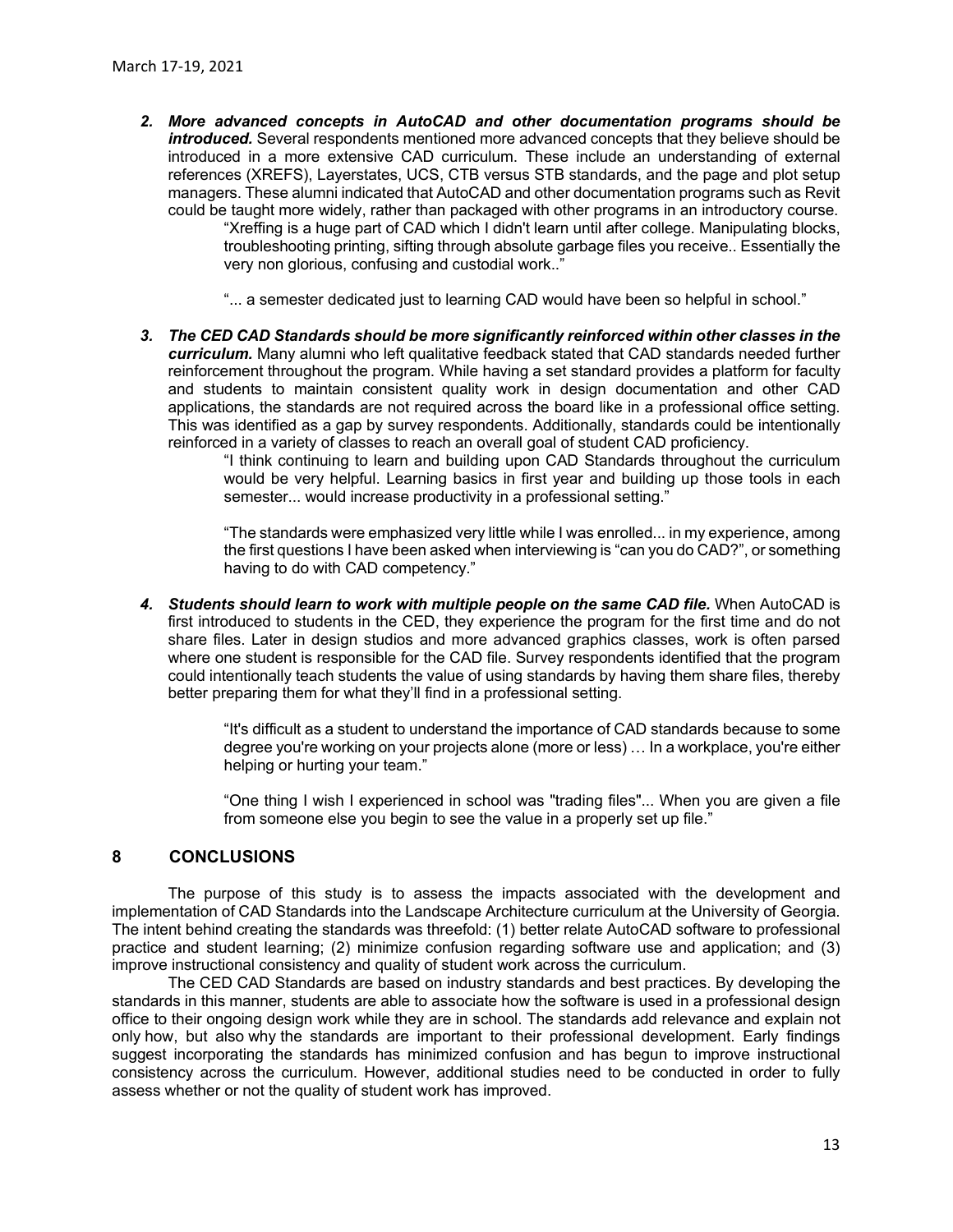Future work on the CAD standards centers on the development of the next version. We treat the standard as a living document and there are several components that are scheduled for improvement. One area is the use of external references (XREFS). Survey results indicate that students and practitioners recommend incorporating XREFS in order to fully prepare students for work in a professional design office. One specific example under consideration includes prescribing a workflow in which all consultant files March 17-19, 2021<br>
Future work on the CAD standards centers on the development of the next version. We treat the<br>
standard as a living document and there are several components that are scheduled for improvement. One<br>
star workflow incorporating XREFS could be added to the construction detail instructions in the current March 17-19, 2021<br>
Euture work on the CAD standards centers on the development of the next version. We treat the<br>
standard as a living document and there are several components that are scheduled for improvement. One<br>
stan Structure. Adding the component and the exerge several components that are shared as a living document and there are several components that are soleduled for innyovements components that an interaction are several compone organizational skills related to project management. March 17-19, 2021<br>
Future work on the CAD standards centers on the development of the next version. We treat the<br>standard as a living document and there are several components that are scheduled for improvement. One<br>stress

Beyond AutoCAD, there are plans to expand the CAD Standard to include additional software students need to enter practice. Proficiency in the use of Building Information Modeling (BIM) software, such as Revit, is one of these needs. Additionally, some aspects of the CAD standards apply to the use of other Autodesk tools such as Civil3D or Map3D, but the specifics of these tools have not yet been addressed. Finally, standardization of the use of visual simulation tools (e.g. SketchUp, Lumion, etc.) is envisioned to be part of a future revision.

Future research should include longitudinal studies that look at student learning and change over time from the freshmen to senior year and possibly during the initial years of private practice. Studies could also investigate the best way to improve faculty adoption and use of the standards in their individual classes. research could investigate the continued prevalence of AutoCAD in the landscape architectural industry which serves as the basis for this study, and the relationship between what is taught in higher education versus software use and choices in the industry.

## 9 REFERENCES

Anderson, J. (1980). Cognitive psychology and its implications. San Francisco: W.R. Freeman and Company.

Briggs, P. (1990). The role of the user model in learning as an internally and externally directed activity. In M.J. Tauber & D. Ackerman (Eds.), Mental models and human-computer interaction 1. Human factors in information technology (No. 3) (pp. 195-209). Amsterdam: North-Holland Elsevier Science Publishers B. V.

Ericson, K. Anders and Neil Charness. (1994) Expert Performance: It's Structure and Acquisition. American Psychologist, Vol 49, No 8, 725-747. American Psychological Association.

George, B. & Summerlin, P. (2019, November). "Get with the Program." Landscape Architecture Magazine, 68-78

Grenny, Joseph. Managing Yourself: A 3-Step Plan for Turning Weaknesses into Strengths. Harvard Business Review blog post, January 26, 2017.

Hamade, R. F. (2011). 22 Learning Curves for CAD Competence Building of Novice Trainees.

Hopper, L.J. (2007). Landscape Architectural Graphic Standards. New Jersey: John Wiley & Sons.

Iriste, S. & Katane, I. (2018). Expertise as a research method in education. Rural Environment. Education. Personality, 11, 74-80. DOI: 10.22616/REEP.2018.008

Longenecker. D (1997). Comparing Two Methods of Autocad Instruction. (Unpublished Master's Thesis). University of Illinois at Urbana Champaign, Urbana Champaign, Illinois.

Jones, T. (2007) Construction Drawing Layout. In L. Hopper (Ed.) Landscape Architectural Graphic Standards. New Jersey: John Wiley & Sons. (pp. 12-18)